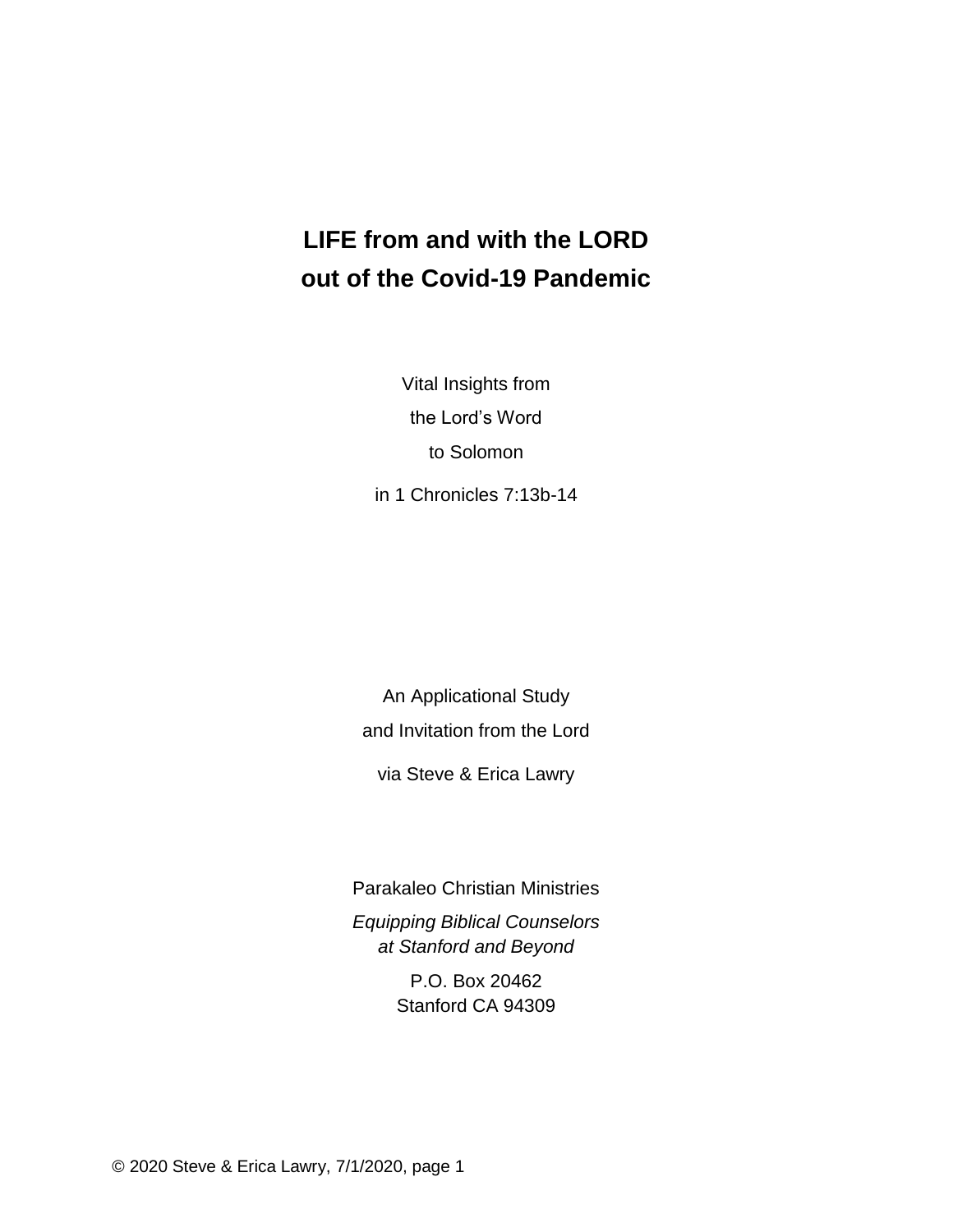#### Life from and with the Lord out of the Covid-19 Pandemic

When the covid-19 pandemic was starting to emerge in force and the need for controls was becoming recognized, we began asking the Lord to give us insight to understand what He is doing, and more importantly, what He is calling us to do as believers.

2 Chronicles 7:13b-14 was His answer.

It was the Lord's response to Solomon's prayer of dedication of the newly completed temple to the Lord God in Jerusalem, expressing his desire that it be a house of prayer (2 Chronicles 6).

The Lord appeared to Solomon that night in a dream (2 Chronicles 7), granting his petition that the Lord would hear the prayers directed to Him whose glory filled that temple, that He would forgive their sins that were the cause of their particular distress that moved them to prayer and that He would relieve the distress as well.

We as new creatures in Christ (2 Corinthians 5:17) are temples of the living God (1 Corinthians 6:19-20) whose glory resides in our bodies via the Holy Spirit living in the hearts of all whose trust for salvation and life are in Jesus (Romans 5:2b,5).

God intends every believer's body to be a house of prayer.

When Jesus found the temple in Jerusalem to be otherwise, He was incensed and exercised His righteous anger in casting out those who were using it to pursue selfish interests instead (Matthew 21:12-13; Mark 11:15-17; Luke 19:45-46).

The Lord's promise was not just for Solomon and his time, but for all who will call on His name at any time under any circumstances that make them aware of their need.

We have been greatly blessed as we have dug into these verses in depth over the last several months, both as we have gained additional insight into the message itself and as we have sought to apply it diligently in our own lives, discovering a number of areas in which the Lord has been calling us to turn our attention more closely to what He has been eager to show us, and then benefitting immensely from the growth resulting from addressing both new issues and old ones in greater depth.

We are eager to share these insights that the Lord has been opening up to us about:

- the Lord's wake-up call "If I shut up the heavens... / command... / send ..."
- our part "and my people who are called by My name..."
- His promise "then I will hear... forgive... heal..."

We pray that you will be blessed as we have been as you read on and join us in responding and partnering with Him as He brings life out of this pandemic.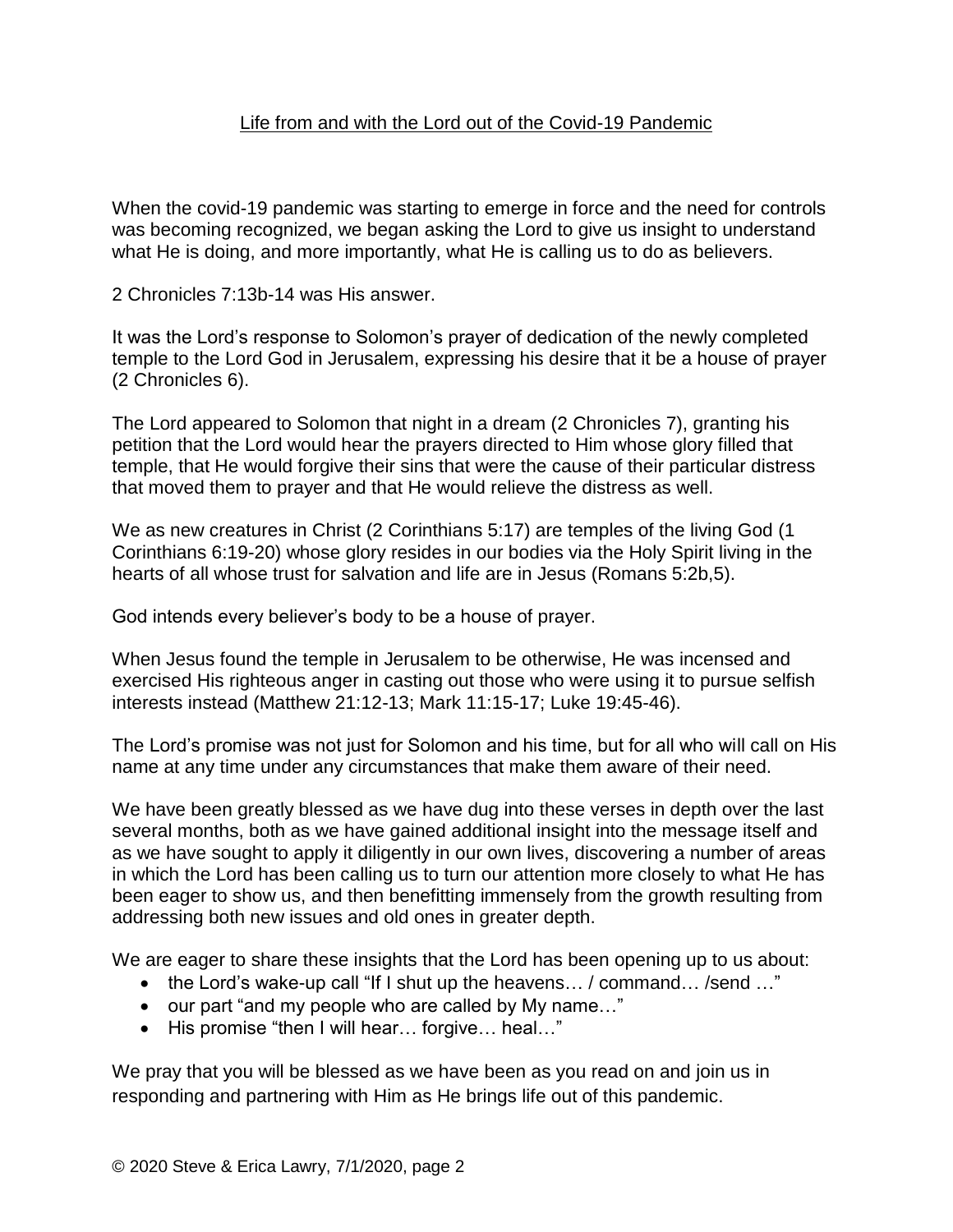**NAS 2 Chronicles 7:13-14 "**If I shut up the heavens so that there is no rain, or if I command the locust to devour the land, or **if I send pestilence among My people, and My people who are called by My name humble themselves and pray, and seek My face and turn from their evil ways, then I will hear from heaven, will forgive their sin, and will heal their land.**

**if I send pestilence among My people,** 

**and My people who are called by My name** 

- o **humble themselves**
- o **pray**
- o **seek My face**
- o **turn from their evil ways,**

**then I will** 

٦

- o **hear from heaven,**
- o **forgive their sin,**
- o **heal their land.**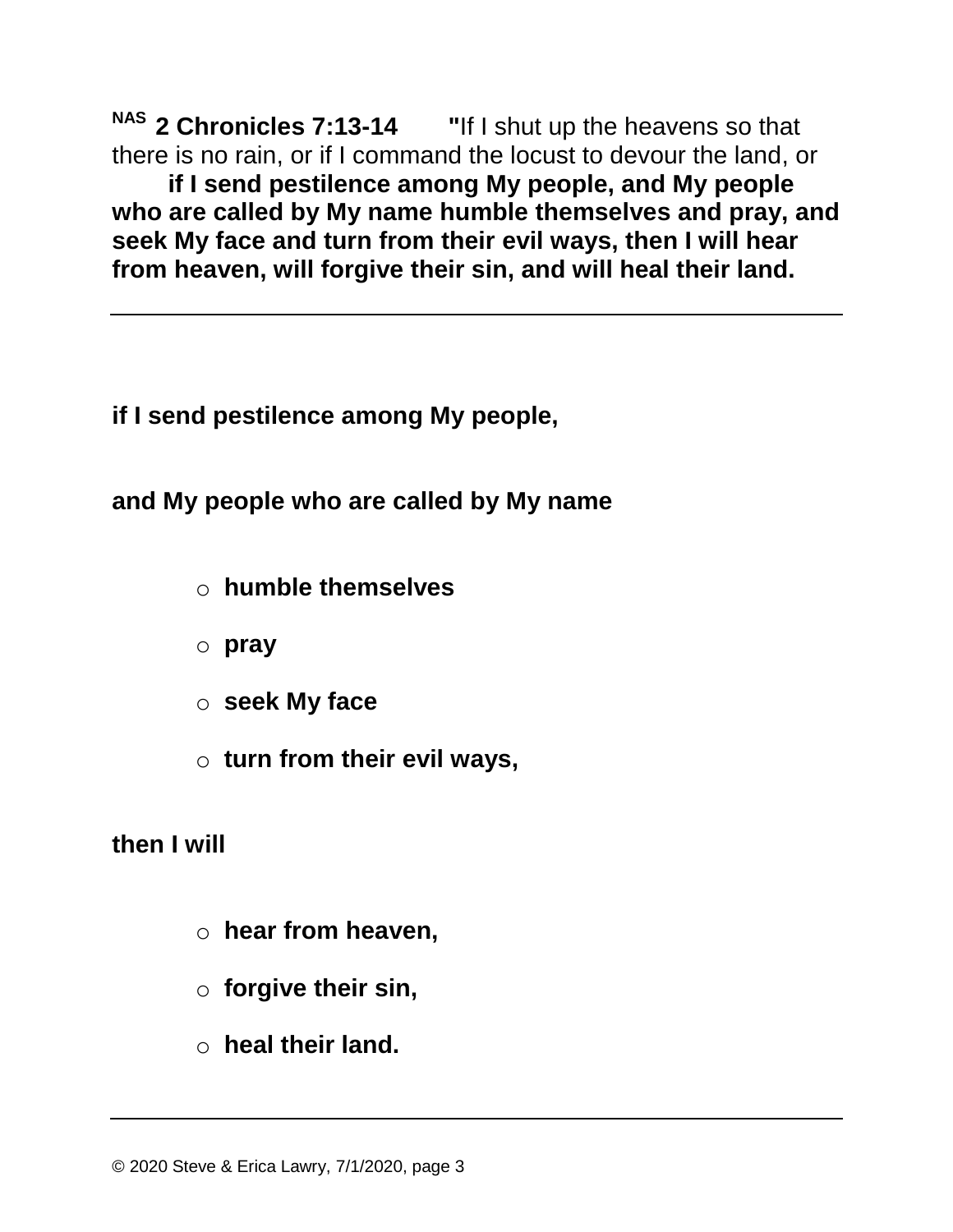# **if I send pestilence among My people,**

Wherever the cause of Covid-19 lies between the extreme theories of bat spit contaminated soup and an intentional leak from a germ warfare plant—the one paramount factor is the Lord God Himself—who alone is sovereign over the affairs of human life and who openly declares that He is the one who determines when, where and why epidemics occur—and when, why and how they end!

 $\rightarrow$  He entreats us therefore to turn to Him for relief !!!

### **and My people who are called by My name**

True believers, knowing that we are loved by our Creator/Redeemer and that we are accountable to Him, hold the key to addressing a crisis such as the current pandemic.

### **humble themselves and pray**

That key is prayer, and the vital prerequisite to effective prayer is humility. God created this world for human beings and created us "in His image" so He could bless us by letting us share in the divine privilege of blessing others as He does. He entrusted to us the privilege of making His divine attributes visibly and tangibly evident to our fellow human beings and the rest of the creation by our living them out in our earthly bodies as He expresses His loving care for all of His living creatures through us.

The inevitable, inherent risk in His making us like Himself is the ease with which we can become so enamored of and confident in our godlikeness that we forget that we are not gods who therefore don't need to depend on any other.

Becoming a believer necessarily involves coming to realize that I do actually need God, that we were never intended to handle life on our own, but in reliance on and partnership with our living God – Yet even seasoned, mature believers can and do readily lose sight of that in practice!

When God entrusted this world to our human management, He relegated to us the prerogative to decide for ourselves how much of His help we choose to welcome. As the perfect landlord He makes Himself ever available to serve our true needs, and though He offers to benefit us in various ways, He does not force His aid on us no matter how much He knows that His desires for us are far better than our own.

It is important for our hope of His answering our prayers to recognize that He is far more eager to provide us with the blessing we need than we are to welcome it. We have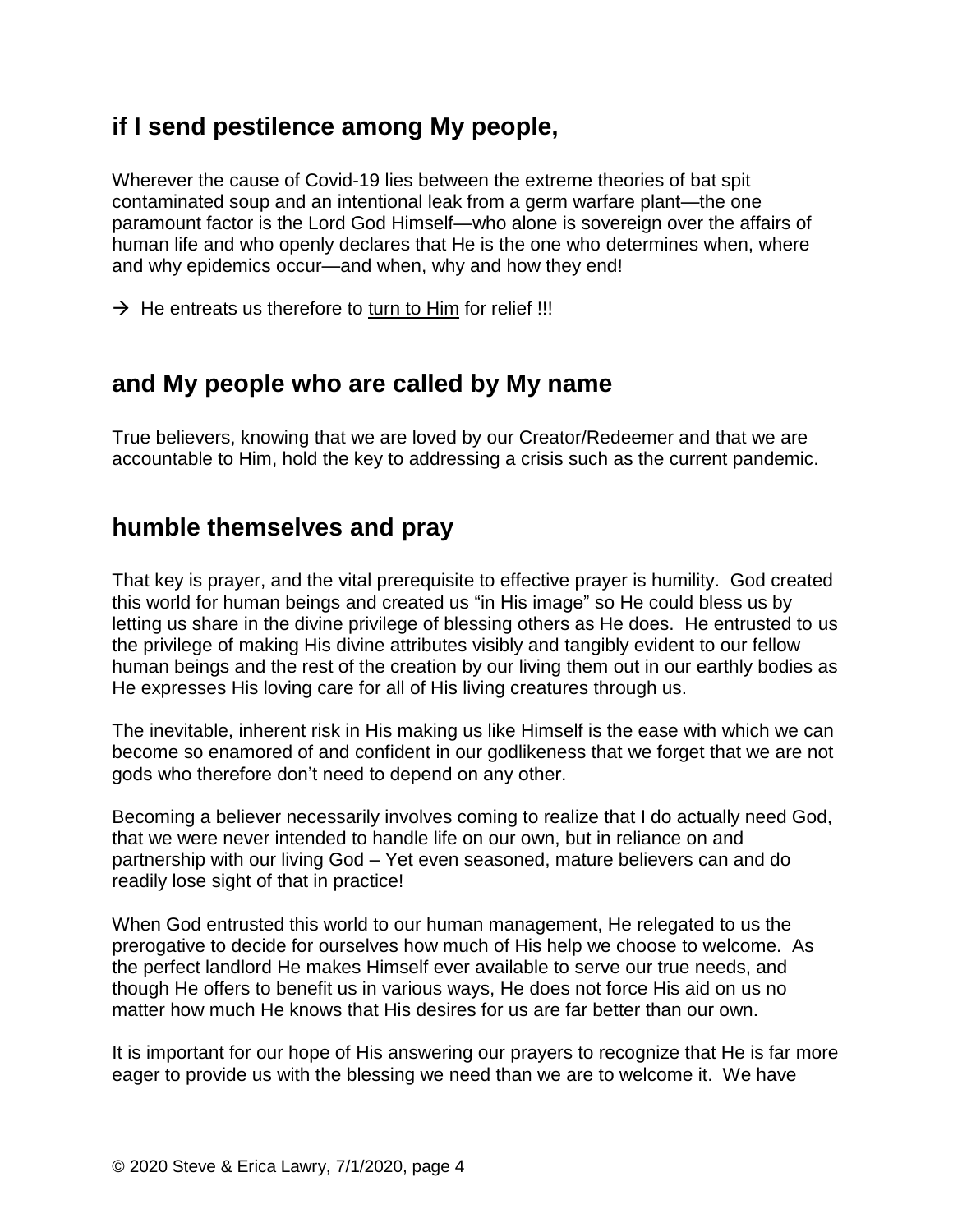already noted in 2Chr.7:14a the one major barrier of pride due to our natural but fallen inclination to self-confidence and determination to be autonomous and self-sufficient.

Because He waits for our invitation, we easily imagine that He is the reluctant one, when the opposite is true. **"You do not have because you do not ask."** [James 4:2c]

And yet, even when we humble ourselves enough to ask, that may still not be effective because we do not humble ourselves enough to seek His perfect will rather than our own. **"You ask and do not receive because you ask with wrong motives…"** [Jas. 4:3a] **"…so that you may spend it on your pleasures."** [Jas.4:3b] It is natural for every one of us to ask God to do whatever it is that looks best to me, especially in times like the present when our needs seem so obvious. And yet there are times when even my very legitimate, urgent and even vital needs are not my greatest needs. And so I turn to God with my mouth open and my ears closed, oblivious to the fact that what I am praying is actually "Not Your will, but mine be done!"

And so James also calls for humility, quoting **"God is opposed to the proud, but gives grace to the humble"** from Proverbs 3:34. The Hebrew reads literally **"God scoffs at the scoffers"** *i.e.* discredits those who discredit Him *or* brushes aside those who brush Him aside (actively resisting or passively ignoring what He is trying to say to us).

### **and seek My face**

What we truly need is not to get God's attention, but to pay attention.

Every true believer has already humbled him- or her-self by repenting of our natural sinfulness and choosing to trust in Jesus to save us from it. **"Therefore having been justified by faith, we have peace with God…**[and]**… stand in grace"** [Rom.5:1-2a]. The Old Testament explains how to get God to accept us, but that is now a done deal!

The Lord has already granted us the plea of the psalmist: **"One thing have I asked of the Lord, that I shall seek / That I shall dwell in the house of the Lord all the days of my life, / To behold the delightfulness of the Lord, / And to inquire in His temple."** [Psalm 27:4]

**"Do you not know that your body is a temple of the Holy Spirit?"** [1Cor.6:19]… **"you know Him because he remains with you and… in you"** [John 14:17]… **"He will teach you all things and bring to your remembrance all that I said to you"** [14:26b].

Seeking the Lord's face is as simple as turning to someone standing beside you because Jesus is always with us wherever we are (though just not physically) and wherever our attention is! A close brother in Christ, solid believer and mutual encourager in the faith once asked Steve for prayer to draw closer to the Lord,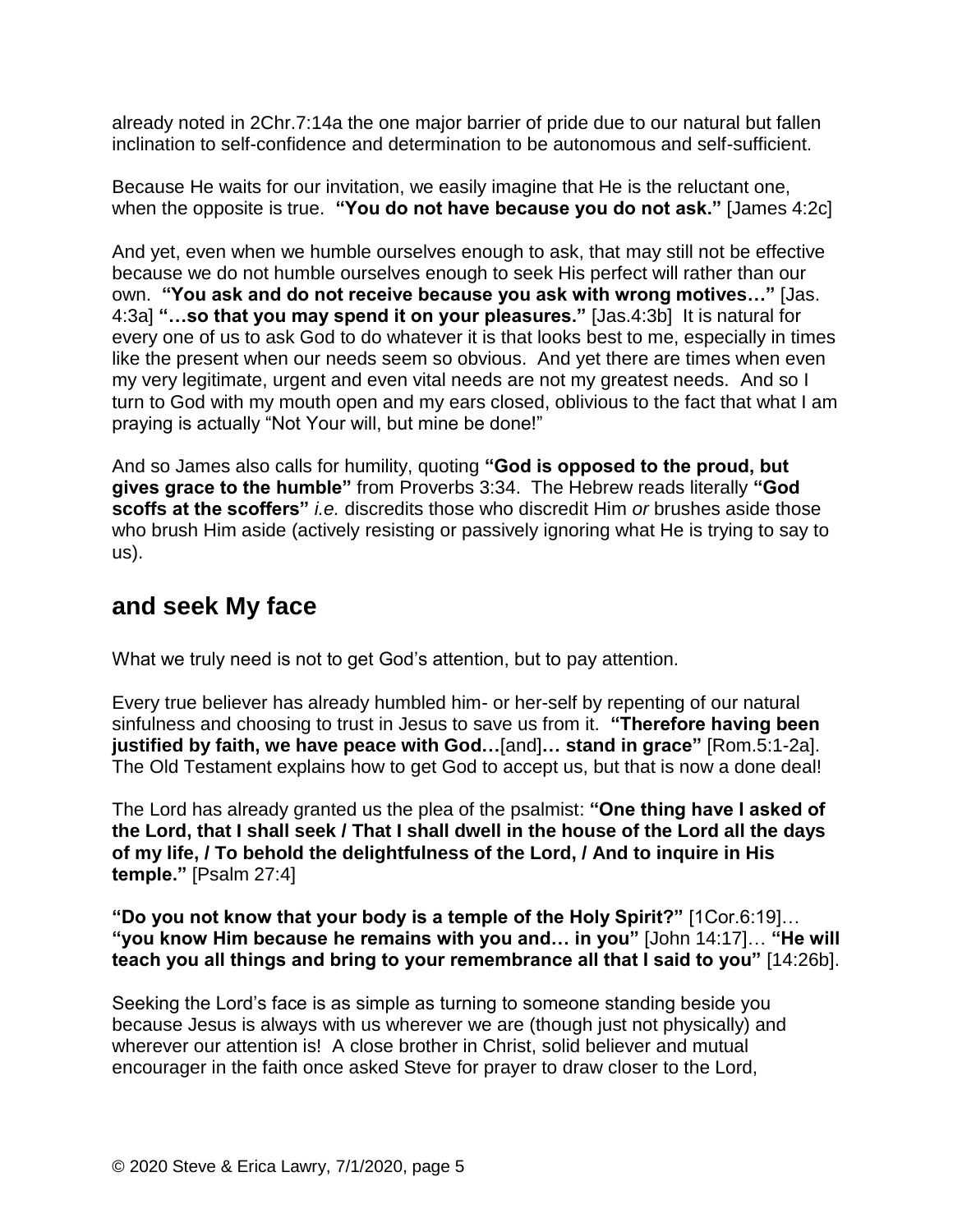describing a recurrent vivid image of himself sitting across a table from Jesus who was staring lovingly and intently at him while he was staring intently out the window.

The wonderful reality that Jesus sought to teach the disciples after His resurrection by making His constant invisible presence with them evident to their physical sight at various times is as true for every believer now as it was for them then. He wanted them to realize that He was always available, whether obviously so or not, promising just before He left them, **"I am with you always, even to the end of the age"** [when Jesus returns to call all believers home]. [Matt.28:20b]

# **and turn from their evil ways,**

Fortunately, for all of us who are **"new creatures in Christ"** [2 Corinthians 5:17], *i.e.* all who are the Lord's people ("called by My name", "Christians") the uncertainty is not about whether or not we will turn back to Him, but only about when! – yet that timing is vitally important !!

We are to **"exult in hope of the glory of God"** *i.e.* expect that our lives will become Christlike in practice, for **"hope does not disappoint because the love of God has**  [already!] **been poured out** [completely] **in our hearts through the Holy Spirit who was given to us"** [Romans 5:2b,5].

**"You shall be holy for I am holy"** [1 Peter 1:16, quoting the commandment = promise of Leviticus 11:44,45; 19:2; 20:7], **"confident of this very thing, that He who began a good work in you will continue to mature it until the day of Christ Jesus."** [Philippians 1:6].

Although the ultimate outcome for us is guaranteed in Christ, the Lord's promise to Solomon in 2 Chronicles 7:13-14 is just as valid today – and also just as conditional !!

### **"If … then …**

#### **"If my people… turn from their evil ways… …then I will hear from heaven and forgive their sin and heal their land."**

Important and comforting note: Although many translations copy the familiar King James wording "wicked ways", that was an error. The text of 2 Chronicles 7:14b does not use the Hebrew term for "wicked" indicating intent to commit harm, but rather the Hebrew term for "evil" indicating harmful in effect. This distinction is important for us into whose "hearts the Holy Spirit has been poured out (completely)" [Romans 5:5] because our ultimate will from the heart is now "to do the will of our Father in heaven" just the same as it was for Jesus – though we can and do still pursue much that is evil in practice and consequence whenever we are "walking according to the flesh" [Rom.8:4].

The vital imperative of turning from our evil ways is the object of many pleas to those who have come to faith in Jesus throughout the New Testament epistles, *e.g.* **"we urge**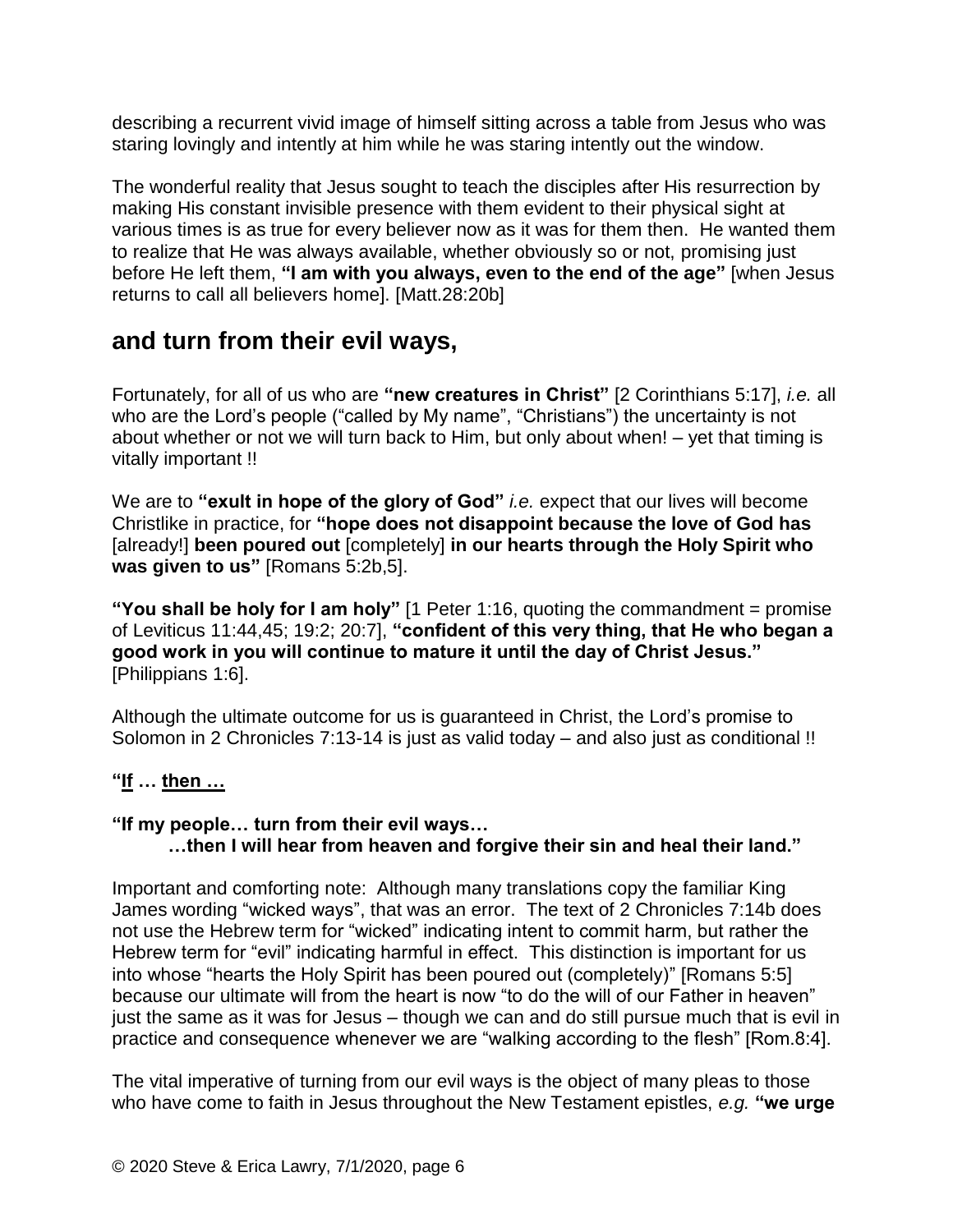**you not to receive the grace of God in vain"** [2 Corinthians 6:1] addressed not to unbelievers but to **"the church which is at Corinth with all the saints** [= holy ones, *i.e.* those in whose hearts the Holy Spirit already dwells]..." [2 Corinthians1:1]. Paul's concern in the letter is healing the painfully strained relations with them as they were offended by his previous efforts to call them to turn from certain of the evil ways in which they were continuing to walk and tolerate complacently in their midst.

# **I will hear from heaven, forgive their sin, and heal their land.**

It is truly wonderful that many talented people including top researchers at Stanford are using the natural human gifting and secular experience that God has given them (whether they give Him credit or not) to work hard to try to develop medications to prevent and cure Covid-19 – but the Lord loves us enough to reveal to us in His written word what most of the world does not recognize – namely (1) that He is ultimately behind both the pandemic and its end, and (2) He is indeed trying (with some success according to various reports we are hearing) to wake up the unbelieving world to its need to respond to Him and His love (as C.S. Lewis put it so well in *The Problem of Pain,* "We can ignore even pleasure. But pain insists upon being attended to. God whispers to us in our pleasures, speaks in our conscience, but shouts in our pains: it is his megaphone to rouse a deaf world.", but (3) His primary agenda is with the church which is to be his light to the world—but, like the seven churches of the Revelation to John (Rev.chs.2-3), is becoming more and more "conformed to this world" [Rom.12:2a].

He has communicated and entrusted the solution to us who have responded to His love.

Let us therefore join together (as is totally possible amid social distancing) in each of us being **"transformed by the renewing of our minds, that we may prove what the will of God is, that which is good and well-pleasing and mature."** [Romans 12:2b]

### Related passages for further consideration:

NAS **1 Corinthians 10:12-14** 

<sup>12</sup> **let him who thinks he stands take heed lest he fall.** 

<sup>13</sup> **No temptation has overtaken you but such as is common to man; and God is faithful, who will not allow you to be tempted beyond what you are able, but with the temptation will provide the way of escape also, that you may be able to endure it.** 

<sup>14</sup> **Therefore, my beloved, flee from** [*lit.* the] **idolatry.**

Verse 13 is most frequently quoted by itself, and usually as a presumed assurance that because God is sovereign, I can simply relax in the security of His loving care for me. But that is a naive and dangerous disregard of context since v.12 declares precisely the opposite. The preceding verses warn that the fatal judgments **"in the wilderness…**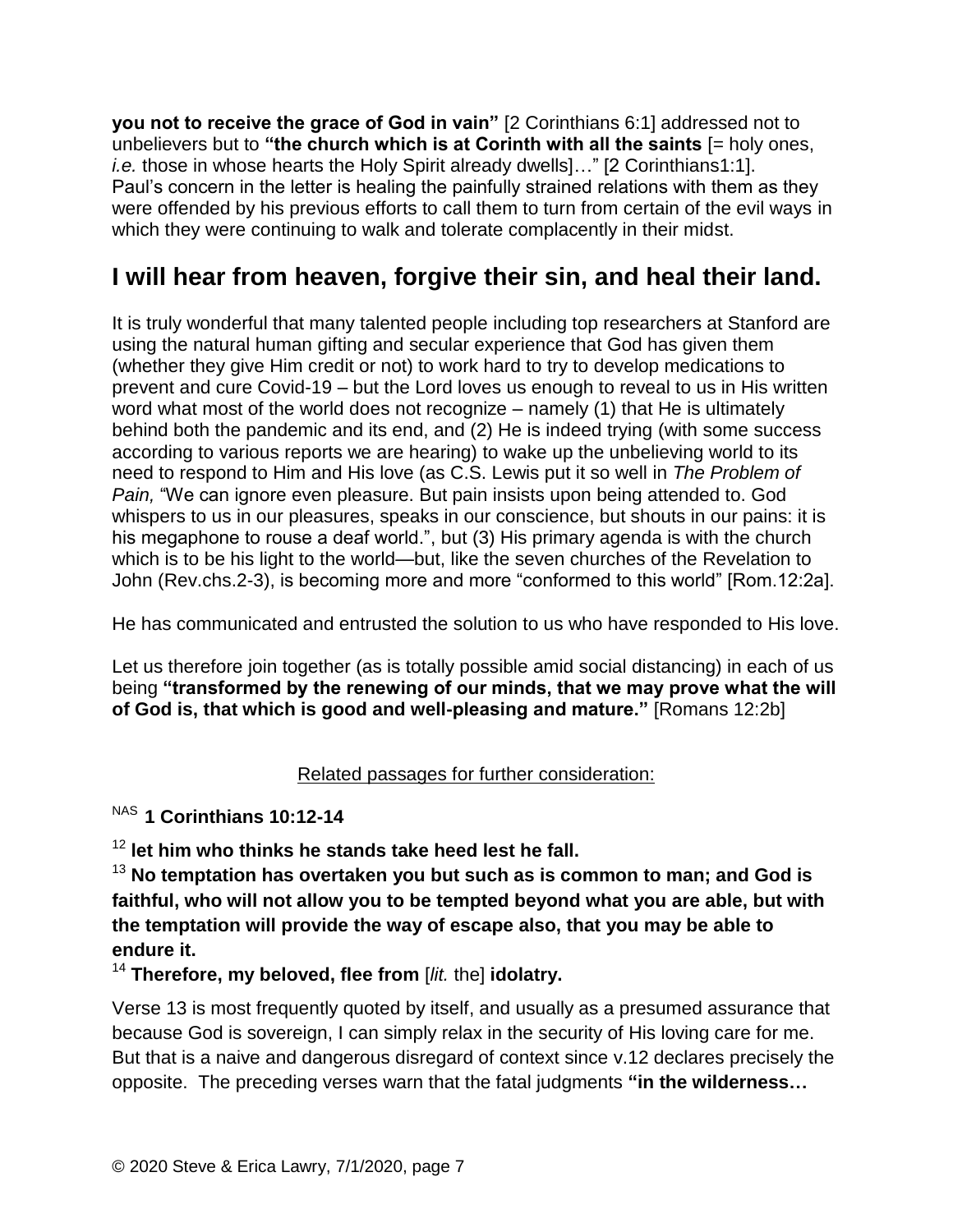#### **happened as examples for us, that we should not crave evil things as they also craved, and not be idolaters** [people seeking fulfillment in false concepts of "life"].

Verse 14 instructs us in the antidote: renounce the particular false conceptual image of "life" that is making me vulnerable to the particular temptation I am facing at this time.

In summary:

God's part is done in providing the escape route – my part is now to flee by means of it!

### **NAS Philippians 2:12b-13**

again, my calling is to **work out** [my] **salvation** in practice **with fear and trembling;** by trusting **God who is at work in** [me]**, both to will and to work for** *His* **good pleasure.** 

**NAS Galatians 5:13 For you were called to freedom, brethren; only** *do* **not** *turn* **your freedom into an opportunity for the flesh, but through love serve one another.**

**NAS Ezra 7:9-10**

**The hand of the Lord was upon Ezra because he had established his heart to seek the law of the Lord, to do it, and to teach it** [to the Lord's people]**.**

**ELNT Joshua 1:5b,7-9**

**1:5 As I was with Moses, I am with you; I will not slack off and I will not leave you.** 

**1:7 Only be strong and very courageous; exercise diligent care to do according to all the law/instruction which Moses My servant commanded you; do not turn from it to the right or to the left, so that you may have success wherever you go.** 

**1:8 This book of the law/instruction shall not depart from your mouth, you shall meditate in it day and night, so that you may exercise diligent care to do to all that is written in it; for then you will cause your way to thrive, and then you will have success.** 

**1:9 Have I not commanded you? Be strong and courageous! Do not be frightened and do not be dismayed, for your God I AM is with you wherever you go."**